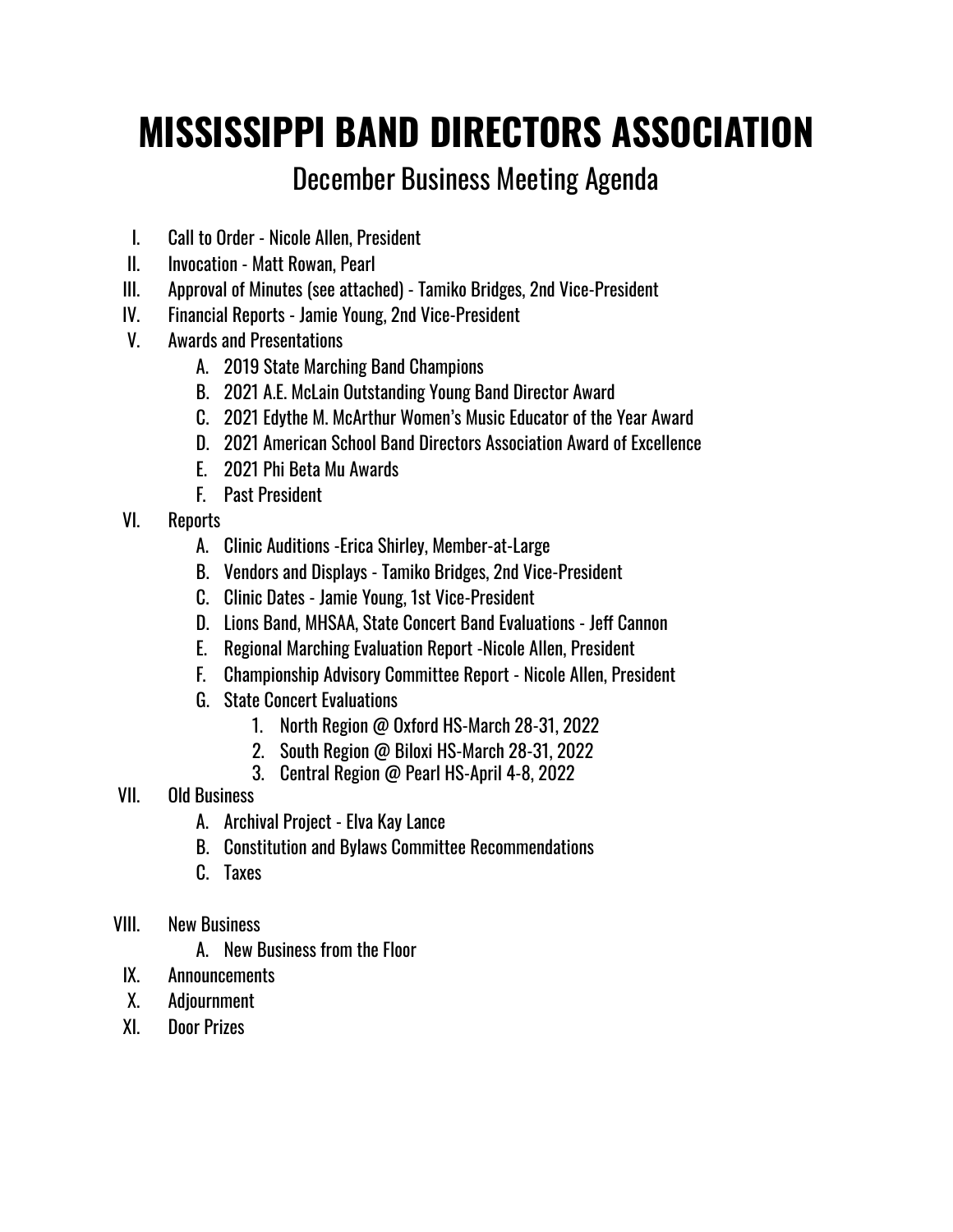# **2021 Mississippi Band Directors Association Fall Business Meeting The meeting is taking place on Zoom**

*August 21, 2021*

- I. **The meeting was called to order** by Nicole Allen, President
- II. **Invocation** was given by Jason Harell of Pearl
- **III. Introduction of Officers**

### **IV. New Business**

- A. Nomination of 3rd Vice President
	- 1. Clover Lacey- District 3
	- 2. Daniel Wade- District 4
- B. Discussions
	- 1. Cullen McBride from Mize spoke on behalf of Daniel Wade
	- 2. Louise Smith spoke on behalf of Daniel Wade
- C. Daniel Wade was elected as the new 3rd Vice President
- D. Nomination of Member at Large
	- 1. Erica Shirley from New Hope was nominated
	- 2. No other nominations were given from the floor
- V. **Approval of Minutes**, Tamiko Bridges, 2nd Vice President
	- VI. **Approval of Financial minutes**, Jamie Young, 1st Vice President
		- A. Reminders about fees and forms
			- 1. Fees are due by September 15, 2021
			- 2. All forms can be accessed from the MBDA Website
		- B. When sending in dues, please add director's names with the check

#### **VII. Clinic Housing & Fees**

- A. Concerns about housing students from different districts in the same room
- B. We are asking that band directors reserve their students' rooms for this year.
- C. The Natchez Grand will be an option
- D. The main goal is to have a clinic at this point.
- E. Information for clinic and housing will be emailed later
- F. Student clinic fees will be \$50 this year.

#### **VIII. Required music list**

- A. This was voted on last year. The fee for our association is \$300
- B. Final stages of the NBA music list are currently being updated.
- C. Log in and credentials will be emailed later.

#### **IX. MHSAA and Lions Band updates** were given by Jeff Cannon.

- A. NFHS has initiated a team scholarship program. They would like to also include the performing arts.
	- 1. Guidelines to determine if your band program qualifies for the scholarship program can be found on the MBA website.
	- 2. Aggregate score is 3.0
	- 3. April 1st is the deadline
	- 4. This is inclusive of middle and high school programs.
- B. Fall events
	- 1. If you are interested in hosting a marching event, it must:
		- a) Sanctioned so that NFHS catastrophe insurance protects you and your district.
	- 2. Everything is right now a-go
	- 3. Out of state trips & bordering trips must also be approved. This is also covered by the NFHS catastrophe insurance.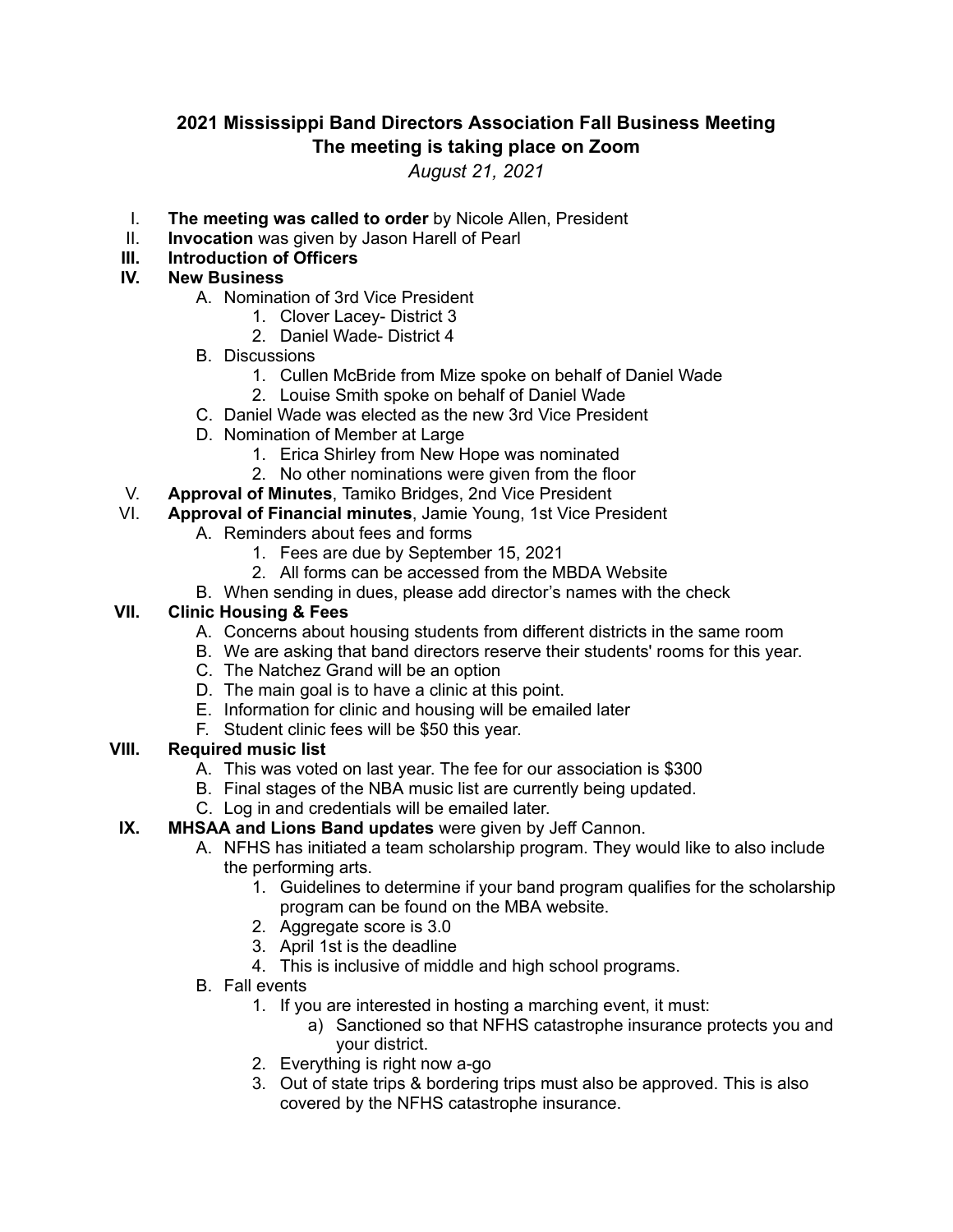- C. Marching Band Evaluations
	- 1. Everything at this time is a-go (Evaluations & Championships)
	- 2. In MS, we go by the European trends and they are currently in a decline. We are currently 4 weeks behind.
	- 3. The MBDA Executive Board has asked MHSAA that the 4 minute marching band minimum be waived for this school year.
	- 4. The biggest question now is virtual school attendance questions.
		- a) This is to benefit the bands
		- b) The rule states that you are allowed to practice two hours a day if you are virtual. This will be dependent upon your school district's decision whether you can practice or not.
		- c) What happens when the school district allows the student to pick virtual or in-person attendance? They can practice, but they CAN'T perform. If there is a game and they are virtual, the team has to forfeit.
		- d) Practices have to be after normal school hours and can't be any longer than 2 hours in duration.
- D. Concert/Spring Band Evaluations
	- 1. Will return to a normal year this school year along with sight reading.
	- 2. NO VIDEO SUBMISSIONS WILL BE ALLOWED!
- E. Josh Forsythe asked if we are still required to complete Dragon Fly and Mr. Cannon state, YES.
- F. Clover Lacey asked if the directors could receive the approved information about virtual learning and other rules of engagement in an official MHSAA letter format? Mr. Cannon stated that this information had been emailed to their school administrators and athletic directors.
- G. Matthew Porter asked can all of this information be included in one document in case an administrator was not on the website? Mr. Cannon stated that the only thing that is not in writing is the 4 minute time limit.
- H. Callen McBride asked if the band is quarantined will there be time for the band to have an acclimation period? Mr. Cannon stated, NO and that as soon as your band returns, the band programs can resume normal activities.
- I. Lions Band report
	- 1. The group was a fresh/young group due to no marching for two years.
	- 2. It took a lot of adjusting to get students back to the level to compete, participate, etc.
	- 3. August 28th will be a visual workshop at 9 am at Pearl High School. Sunday, August 29th will be held at PRCC.
	- 4. Online registration tool is up and ready. All students must be registered to attend the workshops.
	- 5. Dates for round one Lions Band auditions will be November 13th
	- 6. Round two auditions will be held November 20th (callback)
	- 7. Audition protocols from last year will be the same for this year.
	- 8. No parents will be allowed in the building
	- 9. The 2022 Lions Band trip will be Montreal, CA and the trip has been approved to compete in the International Lions Band Parade
- J. If anyone has any questions, they can reach out to Mr. Cannon on his cell phone (601-260-5001)
- K. State Marching sites and dates were given
	- 1. 64 bands had signed up as of this morning
	- 2. Please get his updated by September 15th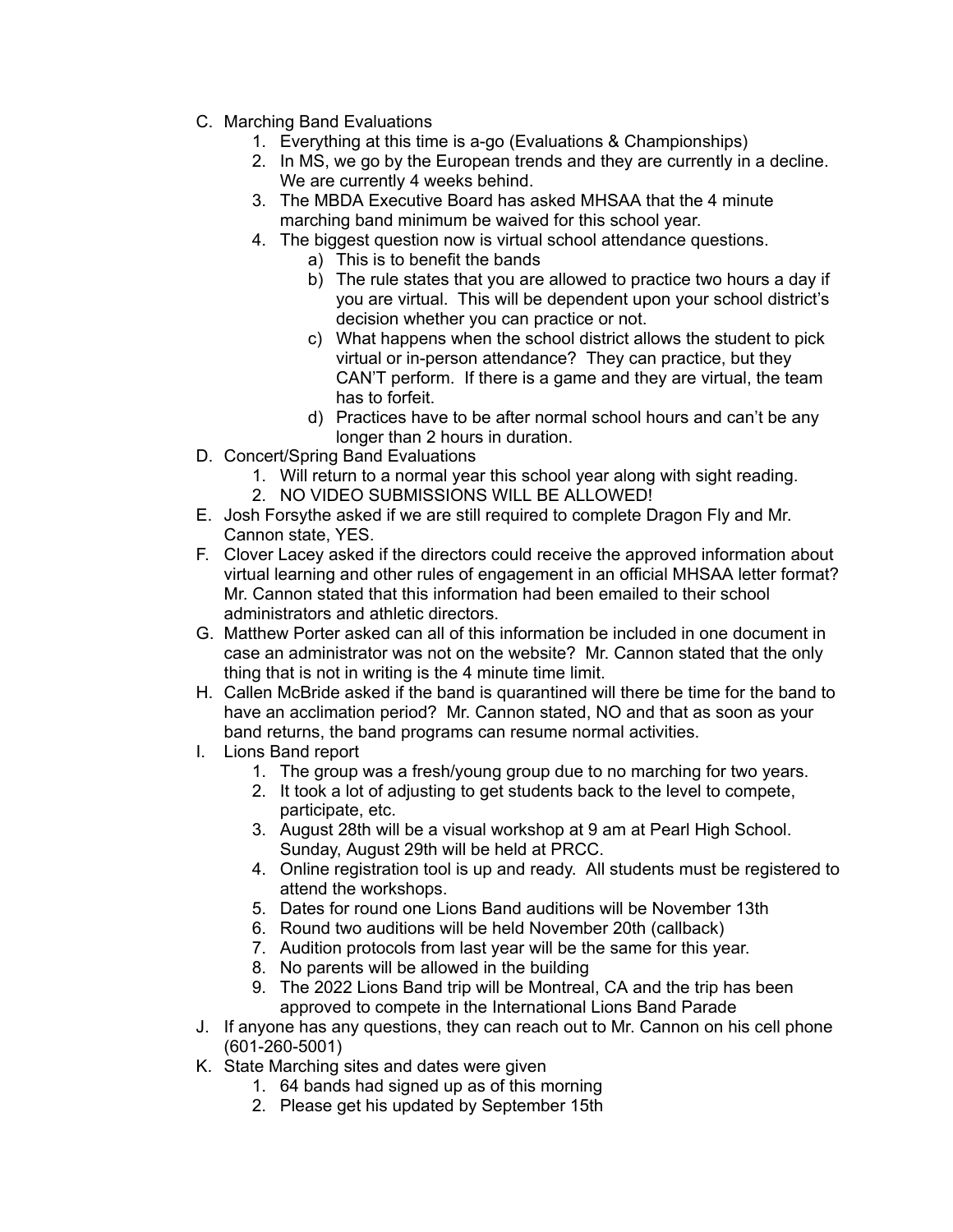- 3. State Marching championships has 33 bands signed up as of this morning.
- X. Information was given by Nicole Allen regarding the **83rd Annual Clinic**:
	- A. Dates: December 9 11, 2021
	- B. Registration will be held Wednesday, December 8, 2021
	- C. Clinicians
		- 1. All State Band--Dr. Tonya Mitchel-Spradlin
		- 2. Red Band--Joel Denton
		- 3. White Band--Erin Cole Steele
		- 4. Blue Band--Greg Springer
	- D. Lunch will be provided to students during auditions, Thursday, December 9th
	- E. A student clinic will also be provided so that directors can attend their specific meetings and clinics.

# XI. **MHSAA State Concert Evaluation dates** are as follows:

- A. North Region @ Oxford HS-March 28-31, 2022
- B. South Region @ Biloxi HS-March 28-31, 2022
- C. Central Region @ Pearl HS-April 4-8, 2022

# **XII. Old Business**

- A. Taxes--The tax attorney filed the paperwork for taxes. We will be responsible for the attorney fees, etc.
- XIII. **Band Manual Revision** is being reviewed by committee

# **XIV. New Business**

- A. We are partnering with Mississippi State University for an archival project.
	- 1. Ms. Elva Kay Lance addressed this topic and reported that this would be mainly digital due to the limited space available.
	- 2. If you have any questions or ideas, please contact the MSU band office
	- 3. At this time no staff member has been appointed to be the project manager/leader
	- 4. There will be a report that will be made available at a later date
	- 5. Clover Lacey stated that there are several artifacts located in the MS Delta via audio and vinyls, etc. Ms. Lance stated that at this time to hold on to all of these valuable artifacts until a detailed plan is confirmed.

# XV. **Announcements**:

- A. Andy Pierce announced that the War Eagle classic would be held October 16th and the information is available on the MBA website
- B. Clover Lacey announced that there will be a MS Bandmasters Consortium in the Spring of 2022 on February 19th. This event is a Solo & Ensemble festival. For more information please email Ryan Jobe [\(rjobe@mdcc.edu\)](mailto:rjobe@mdcc.edu)

# **XVI. MOTION TO ADJOURN**

- A. Jason Harrell motioned to end the meeting
- B. Seconded by many constituents.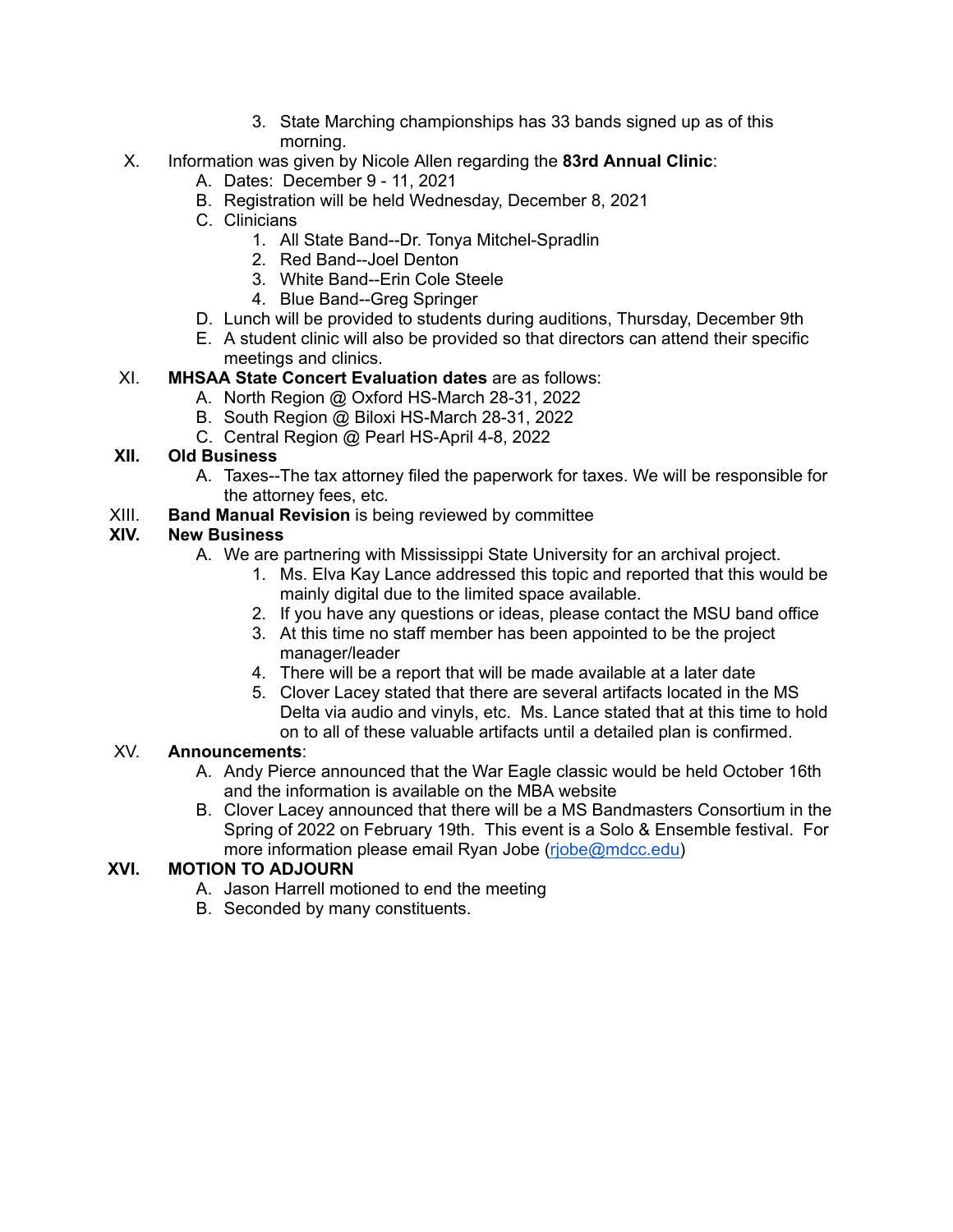2021 Championship Financial Report Championship Meeting December 9th, 2021 3:30 p.m. - 5:00 p.m.

| <b>Opening Balance</b> | \$41,175.40                                                                                                                                                                      |
|------------------------|----------------------------------------------------------------------------------------------------------------------------------------------------------------------------------|
| <b>Deposits:</b>       | \$131,350.00<br><b>Championships</b>                                                                                                                                             |
| Outstanding:           | \$25,344.34                                                                                                                                                                      |
| <b>Debits:</b>         | \$79,460.76<br><b>Trophies/Awards</b><br><b>Judges payments</b><br><b>Accommodations/Mileage/Meals</b><br><b>Championship staff payments</b><br><b>Ipads</b><br><b>Site Fees</b> |

**Current Balance: \$79401.06 Balance after outstanding: \$54,056.72**